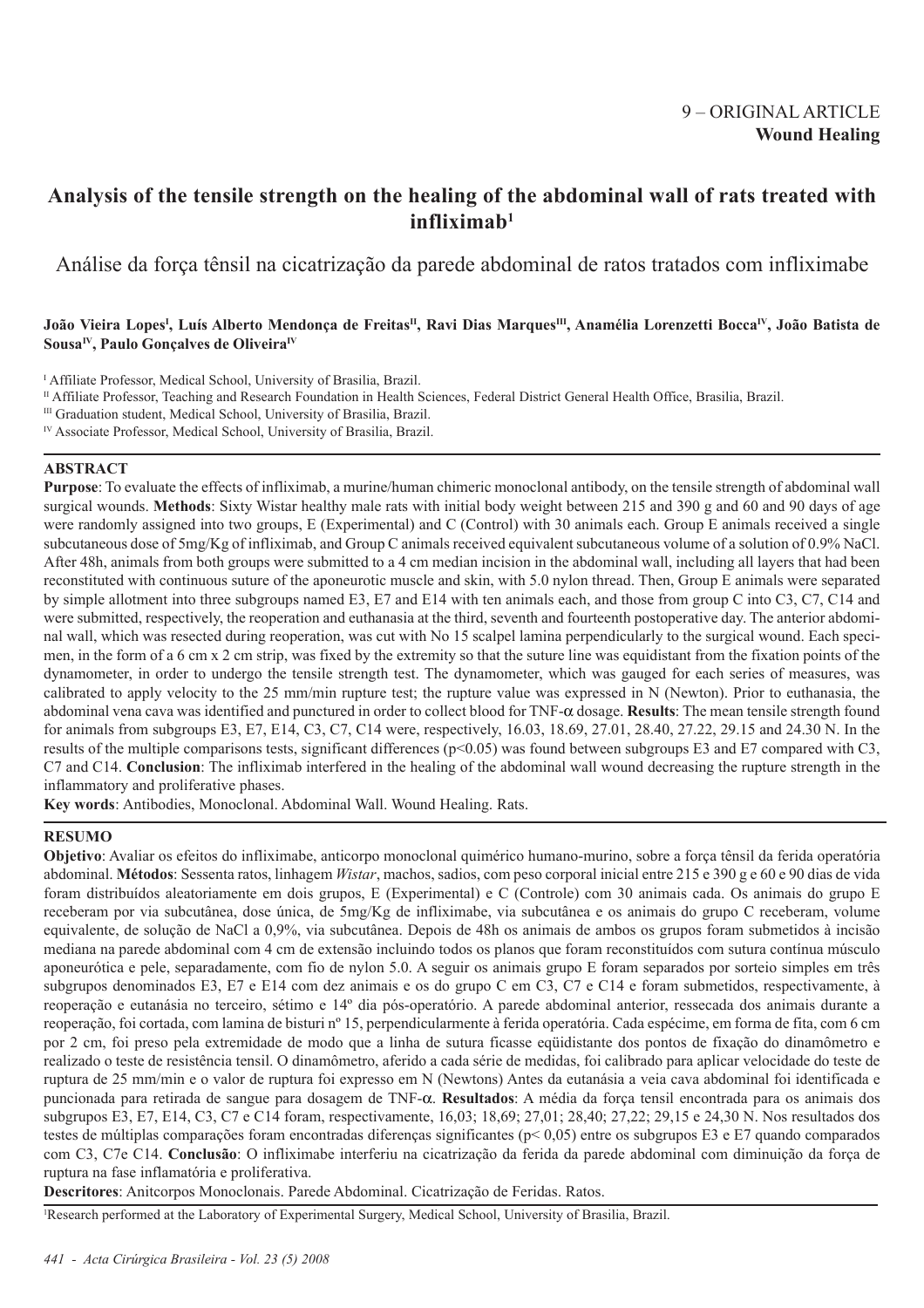## **Introduction**

Infliximab is an IgG1-class human/murine chimeric monoclonal antibody, which binds with affinity to soluble and transmembranal forms of  $TNF-\alpha$ , but not to lymphotoxin (TNF- $\beta$ )<sup>1</sup>. Lnfliximab inhibits the functional activity of TNF- $\alpha$ in several types of *in vitro* bioassays<sup>2-3</sup>. In *in vivo* assays, infliximab quickly forms stable complexes with human TNF-α, a process parallel to the loss of TNF- $\alpha$  bioactivity<sup>3-4</sup>.

Infliximab is effective in the induction and maintenance of the treatment of active Crohn's disease and the first biological component approved for its treatment, with limitations regarding the immunogenicity aspect. In some cases, the development of anti-infliximab antibodies, immediate or late hypersensitivity reactions and autoimmune phenomena caused by its murine fraction may occur, impairing its effectiveness or the continuity of the treatment<sup>5-6</sup>.

TNF-α, produced by the endothelial cells and monocytes, is an inflammatory mediator, active in the in margination and cytotoxicity of polymorphonuclear cells, in the synthesis of collagen and it also provides metabolic substrate for the healing of wounds during the inflammatory phase<sup>1</sup>.

Although anomalous inflammation is unhealthy in arthritis, psoriasis and uveitis, it is important for the healing of wounds, and according to Carrico, "There is no healing without inflammation"?.

Drugs with anti-inflammatory activity, steroids or not, have aroused the interest of researchers, because of their potential interference in the healing process<sup>8-12</sup>.

Infliximab, used in the treatment of several diseases, reduces the pharmacological activity of TNF- $\alpha^{3-4}$  and because it is an inflammation and collagen deposition moderator, it may be assumed that the tensile strength of wounds is altered in animals treated with infliximab, similarly to what happens with diclofenac sodium<sup>8,13</sup> and other anti-inflammatory agents.

Clinical studies have reported impaired healing as an undesirable effect of infliximab<sup>1</sup>, but another study suggests better healing of chronic wounds with the topical use of infliximab<sup>14</sup>; however, no studies on the possible effects of infliximab on the tensile strength in the healing of wounds have been found.

of age, provided by the Laboratorio Bioagri Ltda., Planaltina, DF were randomly divided into two groups of 30 animals: experimental group (E) was treated with infliximab and control group (C) received placebo.

## *Experimental design*

Group E animals received a single subcutaneous 5mg/Kg dose of infliximab 48h before the operation and group C animals received an equivalent dose of 0.9%NaCl. The drug (infliximab), presented in 100 mg flask of lyophilized powder was dissolved in 10 ml of distilled water<sup>1,6</sup>. Then, the solution was diluted in 90ml of 0.9% NaCl solution, reaching a total volume of 100 ml.

Groups E and C were divided into six subgroups of ten animals each, named E3, E7 and E14 and C3, C7, C14, corresponding, respectively, to the 3<sup>rd</sup>, 7<sup>th</sup> and 14<sup>th</sup> postoperative days, which would be submitted to reoperation and euthanasia. The distribution was random, performed by simple allotment without replacement, one by one, with six similar tags identified by acronyms E3, C3, E7, C7, E14 and C14.

The operations were performed 48 hours after the animals received the medication or placebo, after a preoperative fasting period of six hours. Anesthesia was performed with 10 mg / kg xylazine associated to 100 mg / kg, ketamin, intramuscularly administered in the medial side of the right thigh of the animal<sup>15,16</sup>. The surgical instrument was cleaned, disinfected with a 2% glutaraldehyde solution before each operative session. The surgical procedures were performed by the same surgeon, using aseptic technique and obeying the following steps adopted by Oliveira<sup>17</sup>: Immobilization of the animal on a wooden plate in dorsal position and fixation of its paws with adhesive tape, trichotomy of the anterior abdominal wall, asepsis of the abdominal skin with iodine-polyvinylpyrrolidone solution and alcohol at 70%, intermediate 4 cm laparotomy at 1 cm from the genitalia.

Synthesis of the abdominal wall into two levels: the first with continuous simple suture including the peritoneum, muscle and aponeurosis in the intermediate line with 5-0 polypropylene suture, and the second with 5-0 polypropylene continuous suture using the Greek technique on the skin, performing a 6-0 polypropylene suture with a 1.5 cm cylindrical needle (Figure 1).

#### **Methods**

This research was performed at the Laboratory of Experimental Surgery, Faculty of Medicine, University of Brasilia after the approval of the Ethics Committee on Animal Use (CEUA) of the Institute of Biological Sciences (ICB). The experimental surgical procedures were performed in accordance with ethical principles of the Brazilian College of Animal Experimentation (COBEA).

#### *Animal experimentation*

Sixty Wistar healthy male rats, *Rattus norvegicus*, with initial body weight between 215 and 390 g and 60 and 90 days



**FIGURE 1 -** Synthesis of the abdominal wall with continuous suture of the aponeurotic muscle with 6-0 polypropylene suture (**A**) and using the Greek technique with the same type of suture (**B**)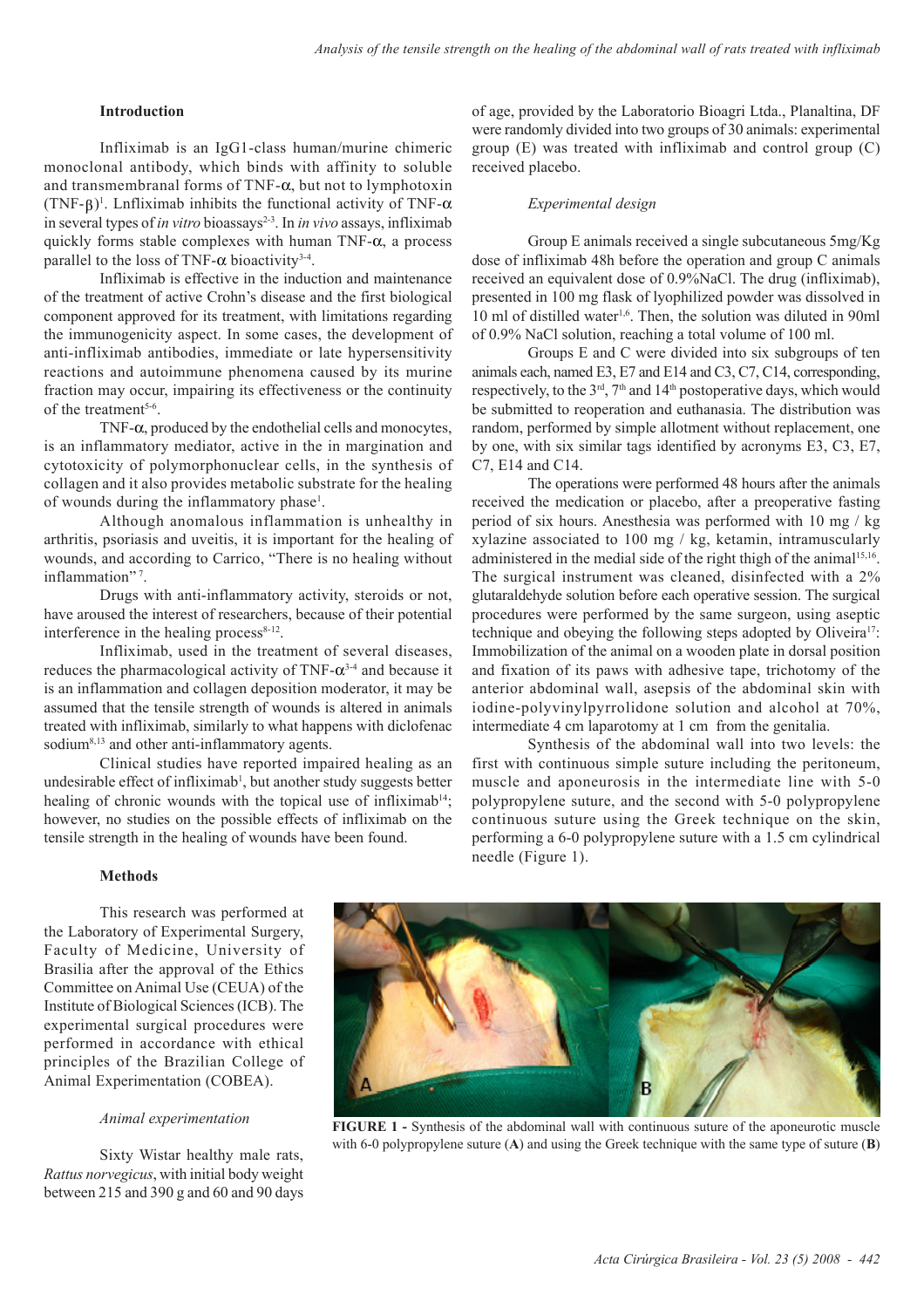In reoperations performed on the  $3<sup>rd</sup>$ ,  $7<sup>th</sup>$  and  $14<sup>th</sup>$ postoperative days, a segment of 6cm x 4cm of the anterior abdominal wall of each animal containing the surgical wound in its central portion was resected (Figure 2). Then, the abdominal vena cava was exposed and punctured and 1 ml of blood was collected for TNF- $\alpha$  determination.

The segment of the abdominal wall was prepared for the removal of a 6 cm x 2 cm strip (Figure 2) and which was fixed by its edges on the staffs of the force dynamometer with the line of suture equidistant from the fixation points. The rupture test rate was 25 mm / min and the rupture value was expressed in Newton (N). The force dynamometer was gauged before each series of measures and the evaluation was performed through computerized analysis of the data obtained in a constant force tensiometer with tension capacity of 2,500N in a vertical assay machine Versa Test (Mecmesin Versa ® Test, United Kingdom) coupled with digital dynamometer AGF (Panambro Indústria Técnica S.A. SP).



**FIGURE 2** – The anterior abdominal wall containing the surgical wound was removed to the center (A) and the segment was prepared (B) to be fixed by its extremities in the dynamometer staffs

## *TNF-*α *quantification*

One ml of blood, collected by puncture of the inferior vena cava, was placed in a microtube (Microtimer TM) with gel for separation and was centrifuged for 5 minutes at 4000 rpm at room temperature and the serum transferred to another microtube (Ependorf TM) and stored at -80°C. The quantitative dosage of TNF- $\alpha$  in the serum of rats was performed through immunoenzymatic assay - Instant ELISA according to protocol adopted by Freitas<sup>18</sup>, using an ELISA Kit specific for rats (IBL® Immuno-Biological Laboratories Co. Ltd. Gumma, Japan).

30 A panel of randomized serum samples from apparently healthy rats was tested for TNF- $\alpha$ , and a reference interval of values was obtained. The control samples were established from TNF- $\alpha$  concentrations

The minimum dose of infliximab adjusted according to the weight of the animal was 1.10 mg and the maximum dose was 1.95 mg (standard deviation 0.22, median 1.72). The average tensile strength found for animals in subgroups E3, E7, E14, C3, C7, C14 was 16.02, 18.69, 27.00, 27.63, 27.21, 29.15 N, respectively, where significant differences ( $p \le 0.05$ ) between the values obtained in subgroups E3, inflammatory phase, and E7, proliferative phase, when compared two by two with C3 and C7 were observed (Figure 3 and Table 1).



and samples were run in the same test. *Statistical analysis*

The results were submitted to statistical analysis for multiple comparisons, Tukey test, Mann-Whitney test and Student's t-test. The  $p<0.05$ values were considered significant.

of rats not submitted to surgical procedures. Standards

### **Results**

Four animals, one from the control group and three from the experimental group, died of undetermined causes, being excluded and not replaced.

**FIGURE 3 -** Comparison of the tensile strength values in Newton obtained according to the experimental subgroup (E) composed of subgroups E3, E7, E14 and control group (C) composed of subgroups C3, C7 and C14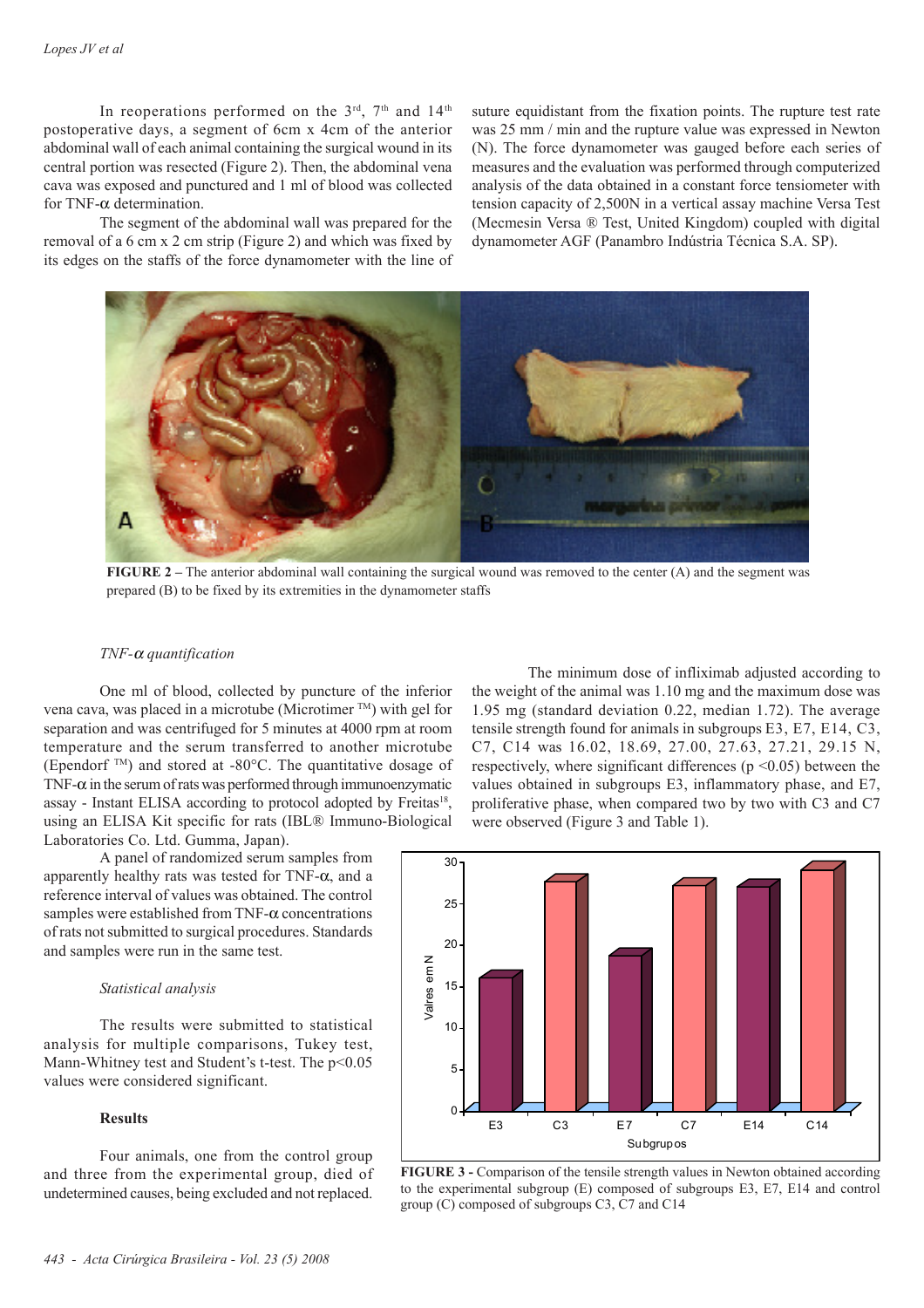|                 |    |          |           |       | Confidence            |       | Maximum Minimum |       |
|-----------------|----|----------|-----------|-------|-----------------------|-------|-----------------|-------|
|                 |    |          | Standard  |       | Standard Interval 95% |       |                 |       |
| Groups N        |    | Mean     | deviation | error | Lower Upper           |       |                 |       |
|                 |    |          |           |       | limit                 | limit |                 |       |
| E <sub>3</sub>  | 10 | 16.02    | 4.60      | 1.45  | 12.73                 | 19.31 | 10.07           | 27.78 |
| E7              | 9  | 18.69    | 4.69      | 1.56  | 15.08                 | 22.29 | 14.23           | 30.29 |
| E14             |    | 8 27.00  | 8.89      | 3.14  | 19.56                 | 34.44 | 13.14           | 42.38 |
| C <sub>3</sub>  |    | 10 27.63 | 7.20      | 2.27  | 22.48                 | 32.79 | 18.57           | 38.42 |
| C7              | 9  | 27.21    | 5.40      | 1.80  | 23.06                 | 31.37 | 18.84           | 34.43 |
| C <sub>14</sub> | 10 | 29.15    | 7.25      | 2.29  | 23.95                 | 34.34 | 20.56           | 40.22 |

**TABLE 1 -** Tensile rupture strength of the abdominal wall surgical wound in the experimental group (E) and in the control group (C)

TNF- $\alpha$  values have not significantly changed with the surgical procedures except for subgroup E3, in which a significant decrease in the amount of TNF-α was observed, when compared with the other groups. When the TNF- $\alpha$  values of the experimental and control groups were compared with reference animals, it was observed that group E3 did not present an increased TNF- $\alpha$ production, as occurred with the other groups. Comparing the groups with equal postoperative time, a significant difference  $(P = 0042)$  between groups C3 and E3 was found. No significant differences was observed for the other groups (Figure 4).



**FIGURE 4 -** TNF-α serum production in the experimental group (E3, E7 and E14) and in the control group (C3, C7 and C14)

In the analysis of the TNF- $\alpha$  levels and measured tensile strength, a moderate correlation was found  $(r = 0.4378)^1$ , when the values were submitted to the Pearson test (Table 2)

**TABLE 2 -** TNF-α values in ng / ml and tensile strength in N according to subgroups of animals treated with infliximab (E3, E7 and E17) and subgroups treated with placebo (C3, C7 and C14)

|          | E3    | E7                        | F14   | C <sub>3</sub> |                  | C <sub>14</sub> |
|----------|-------|---------------------------|-------|----------------|------------------|-----------------|
| TNF- $α$ |       | 0,01177 0,008593 0,008359 |       |                | 0,06075 0,028605 | 0.01619         |
| Tensil   | 16,02 | 18,69                     | 27,01 | 27,63          | 27.21            | 29,15           |
|          |       |                           |       |                |                  |                 |

 $\Gamma$  r = coefficient of Pearson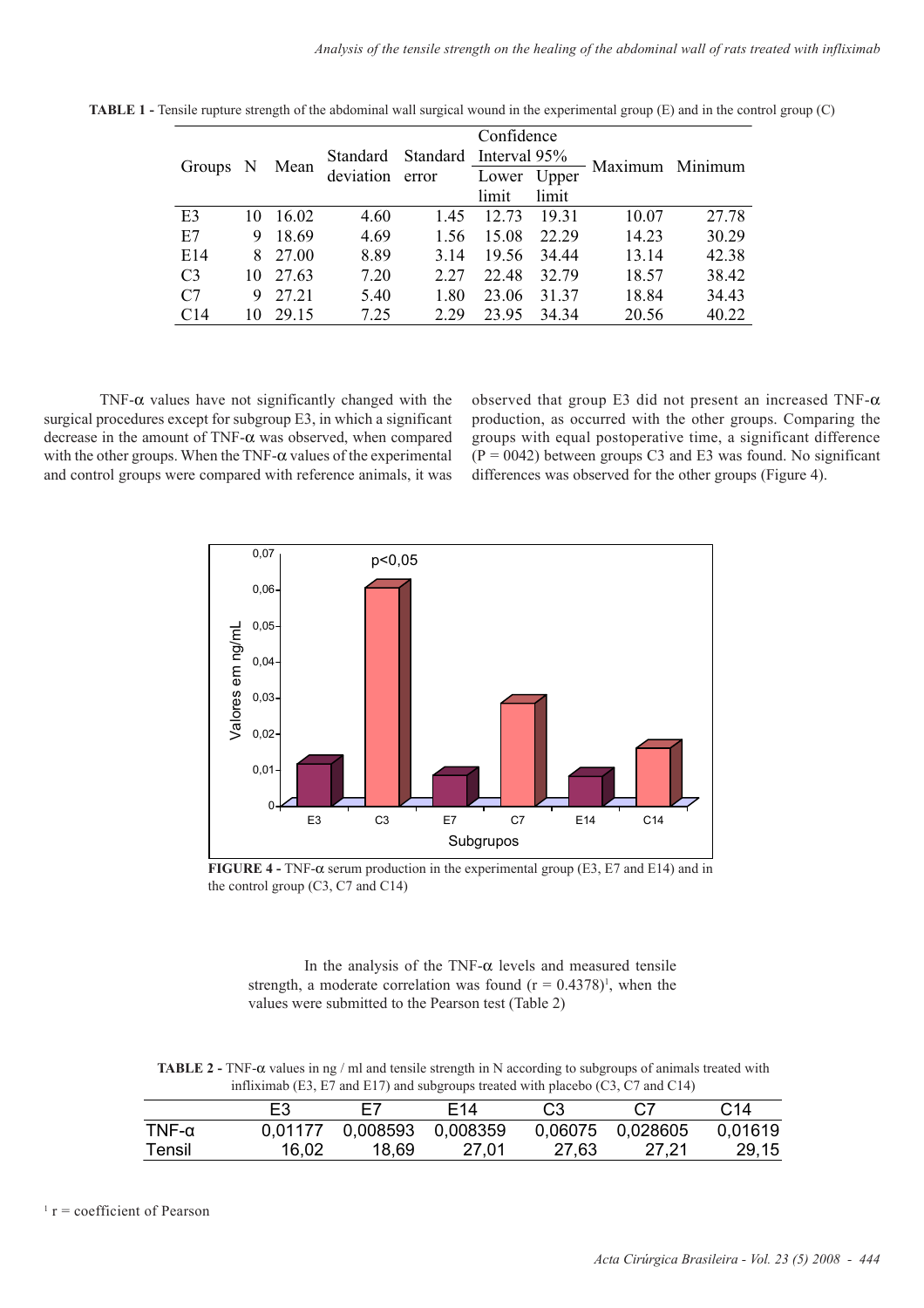## **Discussion**

The method used in this experiment proved to be of easy implementation and reproduction. However, one of the aspects that deserve special attention is that the manufacture of segments to be tested must be similar in width and length and the placement of the specimen in the strength dynamometer must occur so that the suture line is equidistant from the fixation points $19$ .

The four deaths that occurred among animals from both experimental and control groups, without replacement, did not impair the study; the data were submitted to statistical tests.

Since the dose of infliximab was proportional to the weight of the animal, it was considered that its effect on the tensile strength of the wound healing was not influenced by the difference in weight between animals.

A perfect healing depends on physiological events including inflammation, angiogenesis and collagen deposition with consequent wound contraction triggered by mediators such as TNF-α. The suture dehiscences both of intestinal anastomosis and of surgical wound complications are involved in the genesis of infections and increased mortality and morbidity rates, hospital permanence and high costs; therefore, factors that inhibit the inflammatory mediators may have undesirable effects on the process of repairing and healing of wounds<sup>17,18,20</sup>.

Studies have reported that some drugs with antiinflammatory or pro-inflammatory action, including diclofenac sodium $8,13$ , misoprostol<sup>17</sup>, alter the wound healing, interfering with inflammation and collagen deposition.

On the  $3<sup>rd</sup>$  day, the control group presented a significant higher level of detection of TNF-α, when compared to the experimental group. This result confirms that the drug was effective and therefore it was considered that possible effects of the administration of the drug would be related to the TNF- $\alpha$ inhibition.

This is consistent with the decrease in TNF- $\alpha$  levels in animals of the experimental group when compared to those of the control group with a significant difference between subgroups E3 and C3, what may explain the difference, also significant, of the tensile strength between the same subgroups, showing a relationship between the decrease on the tensile strength and TNF- $\alpha$  levels found in this study in relation to the inflammatory stage of healing. In the late stage of healing, collagen remodeling, and no influence on the abdominal wall wound healing was observed, unlike the results obtained by Freitas<sup>18</sup> in a study on colonic anastomoses.

Infliximab is a potent  $TNF-\alpha$  inhibitor that has, in addition to other indications, therapeutic action on Crohn's disease<sup>21</sup>, juvenile idiopathic arthritis<sup>22</sup> and Behçet's disease<sup>23</sup>, however, changes on the healing tensile strength are not among the undesired effects.

In this study, results have shown the occurrence of significant decrease on the wound healing tensile strength in animals treated with infliximab submitted to euthanasia on the 3rd and 7<sup>th</sup> post-operative days, contrary to what occurred with diclofenac sodium<sup>13</sup>, which caused a decreased in the rupture strength on the  $7<sup>th</sup>$  and  $14<sup>th</sup>$  days.

On the other hand, in chronic wounds<sup>14</sup>, proctitis<sup>24</sup> and skin fistulas<sup>21</sup>, infliximab presents favorable healing action, contrary to what occurred in this study with surgical wounds in

which healing by first intention was expected.

Similar studies measuring the tensile strength of colic anastomoses in rats treated with infliximab<sup>17</sup> have reported results similar to the present study.

### **Conclusion**

The infliximab interfered in the healing of abdominal wall wound of rats with decreased rupture strength in the inflammatory and proliferative phases.

### **References**

1. Brasil. Ministério da Saúde. Agência Nacional de Vigilância Sanitária. Infliximabe. In: Compêndio de Bulas de Medicamentos. Brasília: Ed. ANVISA; 2004/2005.p.2330-44.

2. Knight DM, Trinh H, Le J, Siegel S, Shealy D, McDonough M, Scallon B, Moore MA, Vilcek J, Daddona P, et al. Construction and initial characterization of a mouse-human chimeric anti-TNF antibody. Mol Immunol. 1993;30(16):1443-53.

3. Siegel SA, Shealy DJ, Nakada MT, Le J, Woulfe DS, Probert L, Kollias G, Ghrayeb J, Vilcek Daddona PE. The mouse/human chimeric monoclonal antibody Ca2 neutralizes TNF in vitro and protects transgenic mice From cachexia and TNF lethality in vivo. Cytokine. 1995;7 (1):15-25. 4. Scallon BJ, Moore MA, Trinh H, Knight DM, Ghrayeb J. Chimeric anti-TNF-Alpha monoclonal antibody Ca2 binds recombinant transmembrane TNF-Alpha and activates immune effector functions. Cytokine. 1995;7(3):251-9.

5. Sandborn WJ. Optmizing anti-tumor necrosis factor strategies in inflamatory bowel disease. Curr Gastroenterol Rep. 2003;5(6):501-5.

6. Danese S, Semeraro, S, Armuzzi A, Papa A, Gasbarrini A. Biological therapies for inflammatory bowel disease: research drives clinics. Mini Rev Med Chem. 2006;6(7):771-84.

7. Carrico TJ, Mehrhof AI, Cohen IK. Biology of wound healing. Surg Clin North Am. 1984;64:721-32.

8. Sousa JB, Soares EG, Aprilli F. Effects of diclofenac sodium on intestinal anastomotic healing: experimental study on the small intestine of rabbits. Dis Colon Rectum. 1991;34(7):613-7.

9. Eubanks TR, Greenberg JJ, Dobrin PB, Harford FJ, Gamelli RL. The effect of different corticosteroids on the healing colon anastomosis and cecum in a rat model. Am Surg. 1997;63:266-9.

10. Sirimarco MT. Estudo comparativo dos efeitos de dois corticosteróides sintéticos, deflazacort e predinisona, na cicatrização de anastomoses colônicas de ratos [Doutorado]. Universidade de São Paulo: Faculdade de Medicina de Ribeirão Preto; 2000.

11. Gogia, PP. Clinical wound management. USA: Slack Incorporated; 1995.

12. Mantzoros I, Kanellos I, Angelopoulos S, Koliakos G, Pramateftakis, MG, Kanellos D, Zacharakis E, Zaraboukas T, Betsis D. The effect of insulin-like growth factor I on healing of colonic anastomoses in cortisone-treated rats. Dis Colon Rectum. 2006;49(9):1431-8.

13. Minossi JG, Leite CVS, Naresse LE, Rodrigues MAM, Angeleli AYO, Kobayasi S. Sodium diclofenac effect in abdominal wound healing in rats: histological, breaking strength e tissue collagen studies. Acta Cir Bras. 2001;16(3):146-54.

14. Streit M, Beleznay Z, Braathen LR. Topical application of tumor necrosis factor-alpha antibody infliximab improves healing of chronic wounds. Int Wound J. 2006;3(3):171-9.

15. Mezadri TJ, Tomáz VA, Amaral VLL. Animais de laboratório: cuidados na iniciação experimental. Santa Catarina: Editora da UFSC; 2004.

16. Lopes JV, Oliveira PG, Sousa JB, Báo SN, Takano GHS, Leal IIR. Histopathologic evaluation of the peritoneum exposed to heat shock: experimental study in rats. Acta Cir Bras. 2007;22(5):342-50. Available from URL: http://www.scielo.br/acb